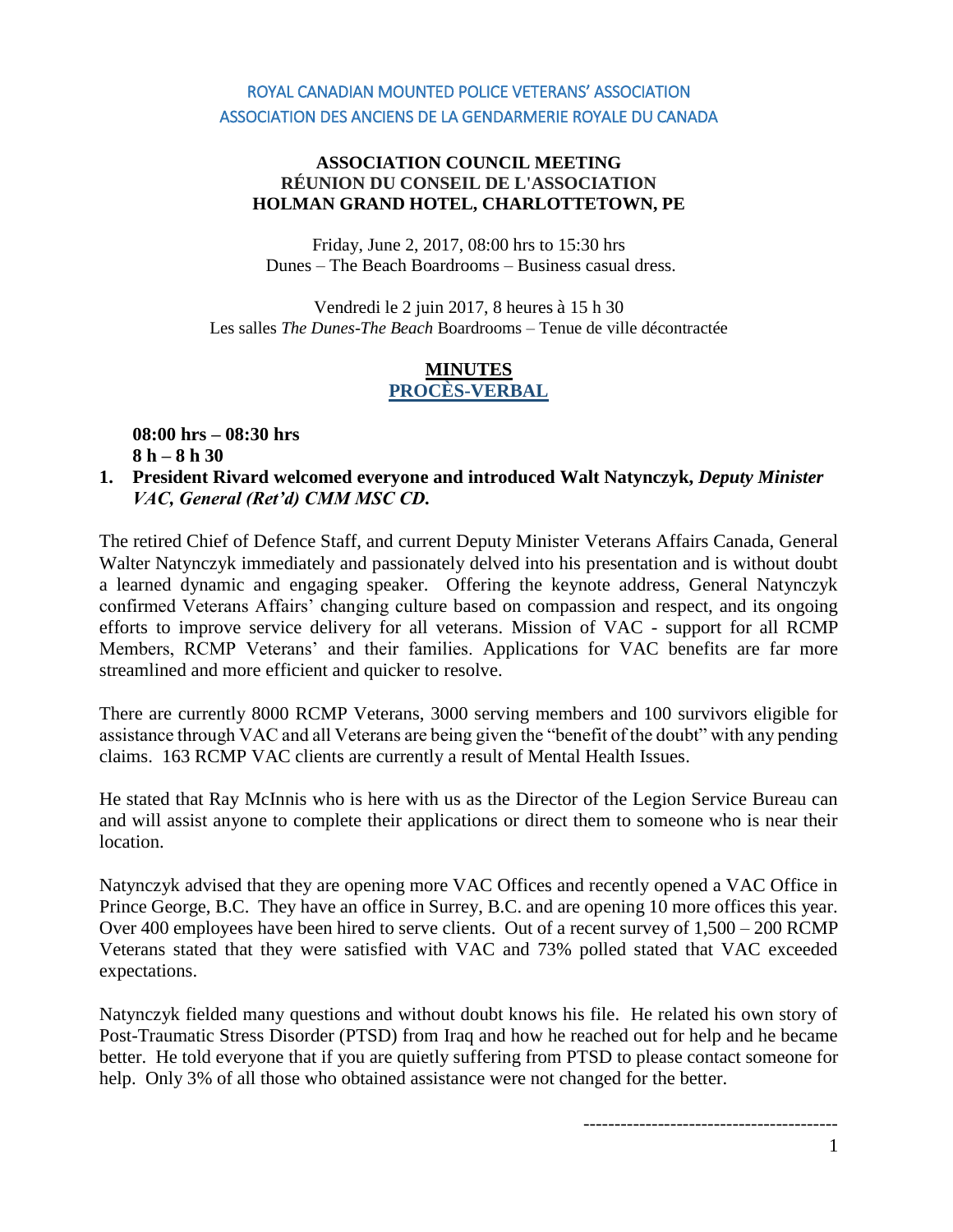After his presentation, General Natynczyk presented a coin representing excellence in service, compassion, and respect to Sgt. Kim Hendricken, RCMP VAC Liaison, recognizing her outstanding commitment to the various member services within VAC.

## **Mot de bienvenue du président Rivard – Présentation du général à la retraite Walt Natynczyk,** *CMM MSC CD* **sous-ministre d'Anciens combattants Canada.**

L'ex chef d'état-major de la Défense et sous-ministre actuel d'Anciens combattants Canada, le général à la retraite Walter Natynczyk, a immédiatement plongé dans son exposé. Il est sans aucun doute un conférencier passionné et engagé. Dans son allocution, le général Natynczyk a confirmé la culture changeante d'ACC fondée sur la compassion, le respect et des efforts soutenus pour améliorer la prestation de services pour tous les vétérans. La mission d'ACC : soutien à tous les membres de la GRC, aux vétérans de la GRC et à leurs familles. Les demandes soumises pour les avantages sociaux d'ACC sont beaucoup plus rationalisées, plus efficaces et plus rapides à résoudre.

Il y a actuellement 8 000 vétérans de la GRC, 3000 membres en service et 100 survivants admissibles à l'aide par l'intermédiaire d'ACC et tous les vétérans reçoivent le «bénéfice du doute» avec les réclamations en attente. 163 clients/GRC d'ACC souffrent actuellement de problèmes de santé mentale.

Il déclare que Ray McInnis, qui est ici avec nous en tant que Directeur du Bureau des services de la Légion, peut et aidera toute personne à compléter ses demandes ou à les diriger vers une personne proche de leur lieu de résidence.

Natynczyk a indiqué qu'ils ouvraient d'autres bureaux d'ACC et qu'ils ont récemment ouvert un bureau d'ACC à Prince George, en Colombie-Britannique. Ils ont un bureau à Surrey, C.-B. et ouvrent encore 10 autres bureaux cette année. Plus de 400 employés ont été embauchés pour servir les clients. À partir d'un récent sondage mené auprès de 1500 vétérans, 200 vétérans de la GRC se sont déclarés satisfaits d'ACC et 73% d'eux ont déclaré qu'ACC dépassait les attentes.

Natynczyk a répondu à de nombreuses questions et connaît sans aucun doute son dossier. Il a raconté sa propre histoire de Syndrome de stress post-traumatique (SSPT) suite à son déploiement en Irak et comment il a demandé de l'aide et s'en est sorti. Il a dit à tout le monde que si vous souffrez en silence du SSPT, contactez quelqu'un pour obtenir de l'aide. Les traitements prodigués n'ont pas eu les effets escomptés sur seulement 3% de tous ceux qui ont obtenu de l'aide.

Après sa présentation, le général Natynczyk a présenté au Sgt. Kim Hendricken, agent de liaison ACC de la GRC une pièce représentant l'excellence dans le service, la compassion et le respect, reconnaissant ainsi son engagement remarquable envers les différents services aux membres d'ACC.

**08:30 hrs – 09:15 hrs: 8 h 30 – 9 h 15**

**2. RCMP - Deputy Commr., Dubeau, CHRO, D/Commr**. Daniel Dubeau, CHRO,

Not to be out done, the CHRO brought everyone up to date on the RCMP initiatives:

• The RCMP and the RCMPVA sub-Committee chaired by the D.G. of National Compensations Services, Pierre Lebrun and co-chaired by Supt. Rich Boughen. The subcommittee consists of 8 members including the chair: RCMP has 6 positions and the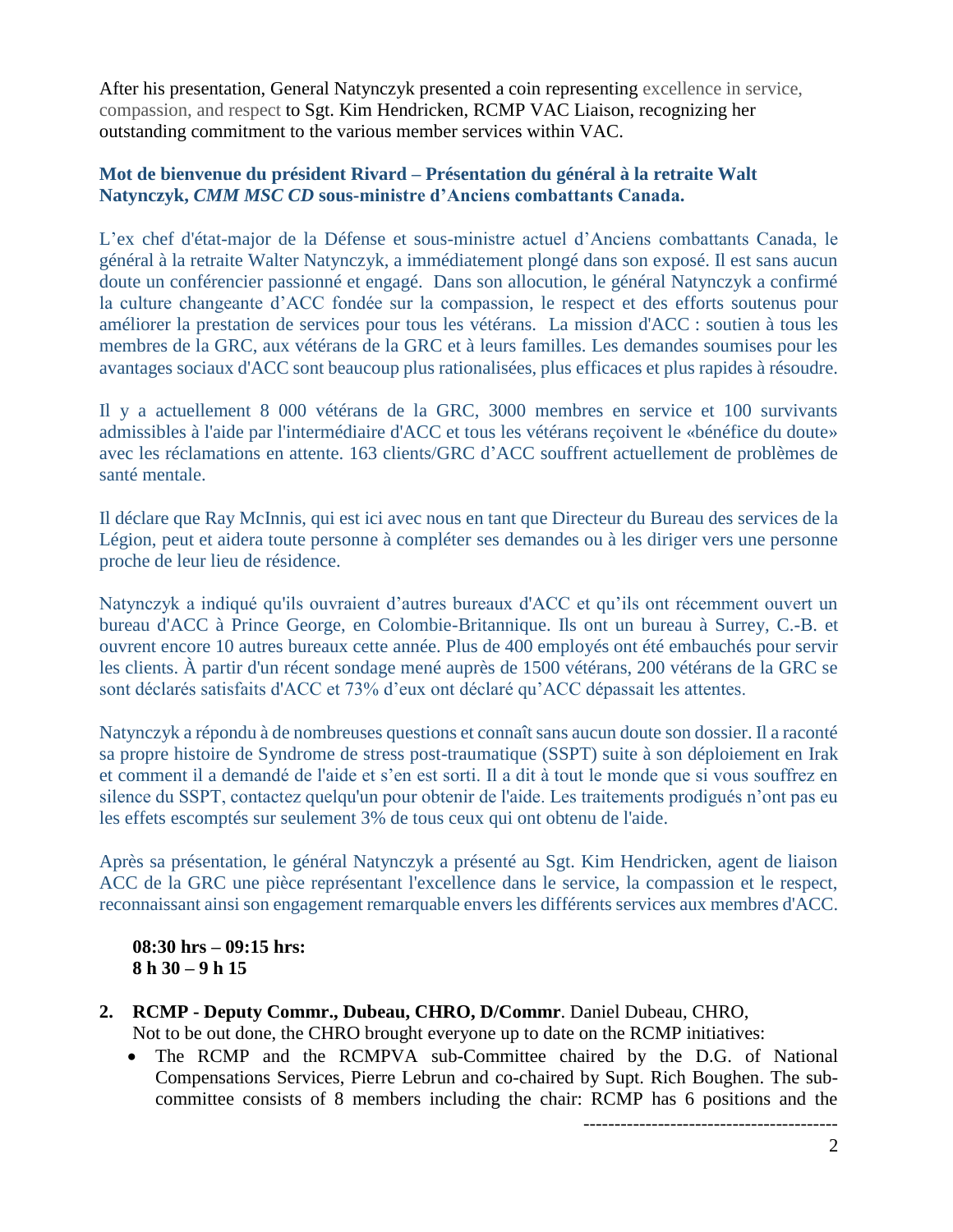RCMPVA has two (Al Rivard and Mark Gaillard). The committee meets regularly and is working well sharing issues and common goals on benefits. **Boughen is releasing a communique shortly on Benefits Guide for Survivors.**

- 2016 VAC hosted a 2day session info in Charlottetown and walked the sub-committee through all their programs which has improved working relationship between RCMP, RCMPVA and VAC. Dubeau thanked DM VAC, Natynczyk for his support.
- Supt. Boughen is leading a team on transitions, support to members and families.
- Reviewing the Drug Formulary RCMP different from Canadian Forces. Working on unifying the drug formulary.
- Transitions Interviews: These interviews are being done with members.
- Recently attended a meeting at Legion Dominion Command discussing common issues with Ray McInnis, Director, Legion Service Bureau and RCMPVA Executive Officer, Mark Galliard.
- RCMP ID Program: CHRO stated the ID Card is coming but delayed mainly due to lack of paper for the present cards. Working on having an identification like the firearm's permits. Supt. Boughen will be testing these ID Cards very soon.
- RCMP Program to address Post Traumatic Stress Disorder (PTSD) working well. CHRO stated they are going to monitor and track the performance of 100 Depot recruits for a period of 10 years.
- Marriage after 60: Under review.
- Survivors Pension: This is being reviewed to see if the survivors pension is adequate.
- Canadian Institute for Military and Veteran Health Research (CIMVHR). CHRO stated that the RCMP support CIMVRH and their work. As to more RCMP representation at the CIMVRH conferences, he will review the need to have more RCMP in attendance. (In response to question from Governor Morris).

# **Présentation par l'Officier responsable des ressources humaines de la GRC, le souscommissaire Dubeau**

Ne voulant pas être en reste, l'ORRH a informé tous les participants des initiatives de la GRC:

- Il y a un comité conjoint de la GRC et de l'AVGRC présidé par Pierre Lebrun, directeur général des services nationaux de la rémunération, et coprésidé par le surintendant Rich Boughen. Le sous-comité est composé de 8 membres dont le président, la GRC a 6 postes et l'AVGRC en a deux (Al Rivard et Mark Gaillard). Le comité se réunit régulièrement et fonctionne bien en partageant les problèmes et les objectifs communs en matière de prestations. Boughen va publier prochainement un communiqué sur le Guide des avantages sociaux pour les survivants.
- En 2016, ACC a tenu une session d'information de 2 jours à Charlottetown et a dirigé le sous-comité dans tous ses programmes, ce qui a amélioré les relations de travail entre la GRC, l'AVGRC et ACC. Dubeau a remercié le sous-ministre Natynczyk pour son soutien.
- Le surintendant Boughen dirige une équipe sur les transitions, le soutien aux membres et aux familles.
- Examen du Formulaire sur les drogues celui de la GRC diffère de celui des Forces canadiennes. Travailler à unifier le formulaire de médicaments.
- Transitions Entretiens: Des entretiens sont réalisés avec des membres.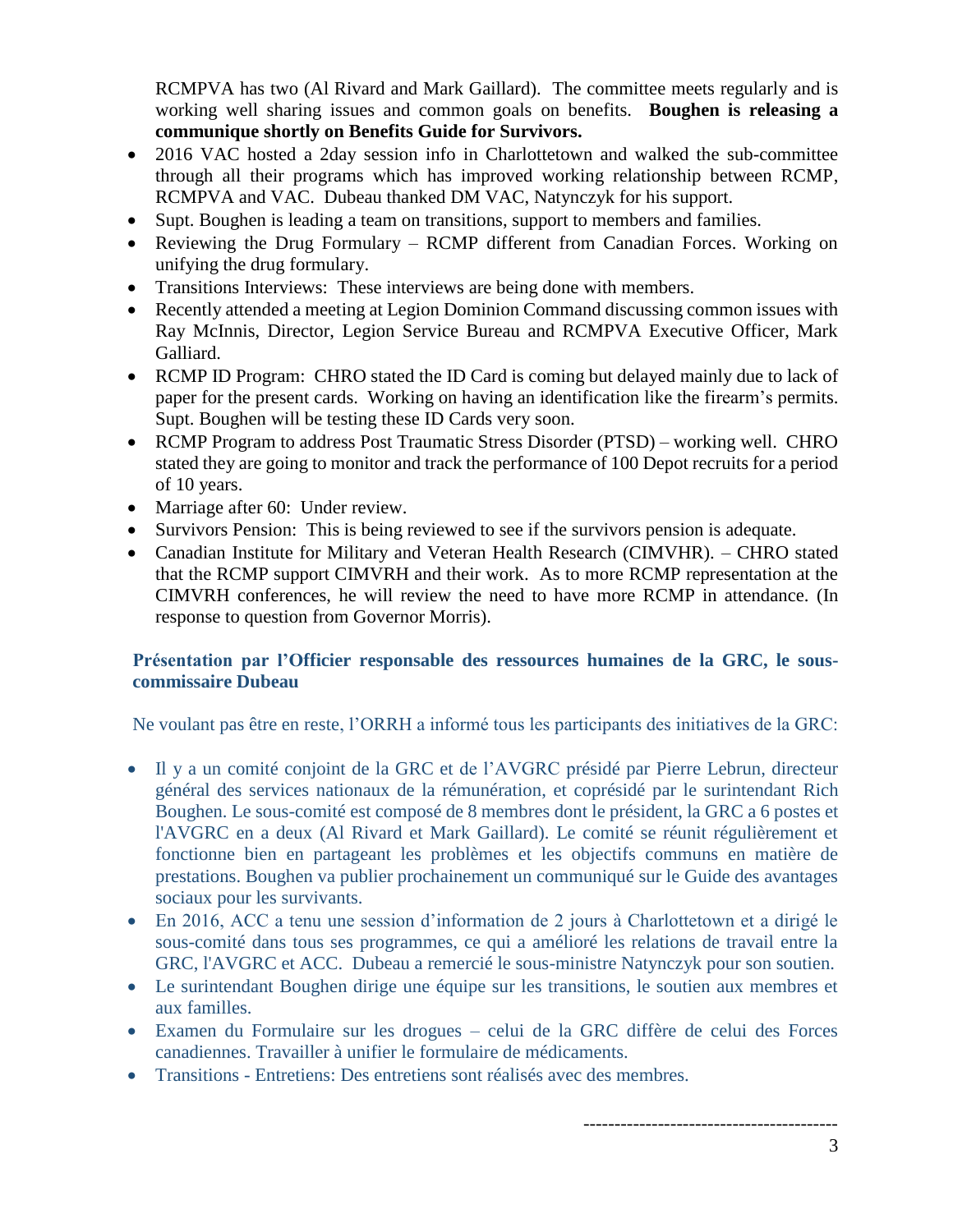- Récemment, une réunion s'est tenue à la direction nationale de la Légion royale canadienne avec Ray McInnis, directeur du bureau de services de la Légion et le cadre dirigeant Mark Gaillard de l'AVGRC pour discuter de problèmes communs.
- Programme d'identification de la GRC: l'ORRH indique que la carte d'identité arrive, mais qu'elle est retardée principalement en raison du manque de papier pour les cartes actuelles. On travaille à avoir une carte d'identification comme les permis d'arme à feu. Le surintendant Boughen testera ces cartes d'identité très prochainement.
- Le programme de la GRC pour traiter le Syndrome de stress post-traumatique (SSPT) fonctionne bien. L'ORRH a déclaré qu'ils allaient, pendant une période de 10 ans, surveiller et suivre le rendement de 100 recrues sortant de la division Dépôt.
- Mariage après 60 ans: en cours de révision.
- Pension de survivants: ceci est en cours de révision pour voir si la pension de survivants est adéquate.
- Institut canadien de recherche sur la santé militaire et des vétérans (ICRSMV). l'ORRH a déclaré que la GRC appuie l'ICRSMV et son travail. En ce qui a trait à une plus grande représentation de la GRC lors des conférences de l'ICRSMV, il examinera la nécessité d'y avoir plus de représentants. (En réponse à la question du gouverneur Morris).

# **09:15 hrs – 10:00 hrs 9 h 15 – 10 h**

**3. Benefits update – Forum format -** Ray McInnis, Legion, Sgt Kim Hendricken, RCMP VAC LO and Supt. Rich Boughen, RCMP:

# **Points delivered by McInnis:**

- Our Mission is to serve Veterans, which includes serving military and RCMP members and their families.
- We support all who wear the uniform, or have worn the uniform.
- You do not have to be a Legion member to obtain our services and our services are FREE!
- Branch Service Officers do not complete first applications, they complete the RCL Claim Application form and then refer to the Command Service Officer who as access to VAC's Client Delivery Service Network (CSDN). They are our boots on the ground and can provide benevolent fund assistance.
- We are mandated in legislation to assist Veterans and have access to your service medical records and VAC records.
- Command Service Officers can assist with First Applications and Departmental Reviews with VAC.
- Dominion Command Service Officers can assist with First Applications and Departmental Reviews with VAC; also represent Veterans with all Reviews, Appeals and Request for Reconsiderations with the Veterans Review and Appeal Board Canada.
- A major policy change occurred with the Nelson ruling in 2007, since the change you only must have a partial hearing loss on release and later in life obtain a hearing loss disability to claim benefits from VAC for Hearing Loss and Tinnitus.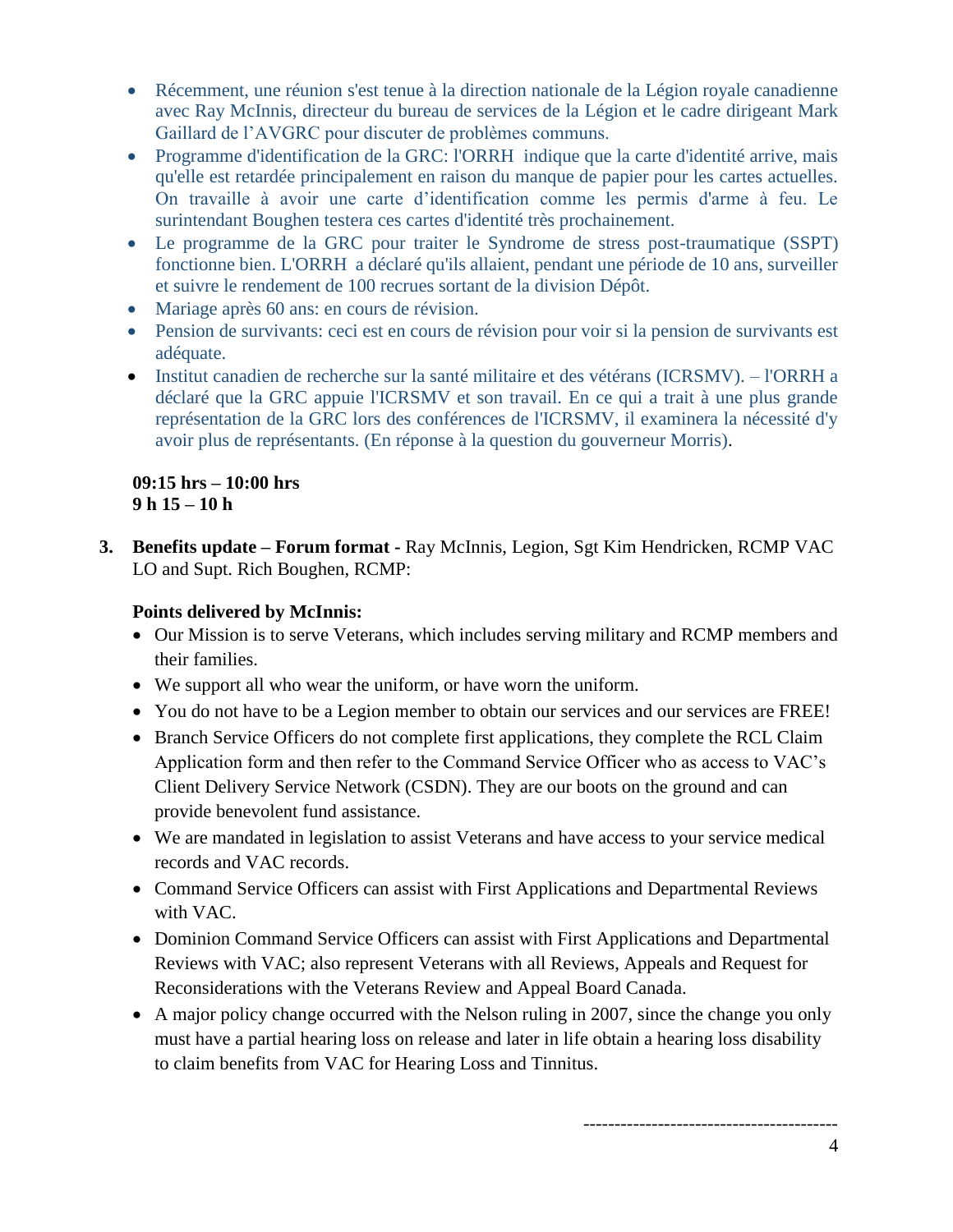- Another major change is how VAC now review Osteoarthritis claims using the Cumulative Joint Trauma (CJT) directive, in the past couple of years with their Care, Compassion and Respect motto, we are seeing more favourable decisions using the CJT directive. You must be diagnosed with an Osteoarthritis condition within 25 years of release and link the condition to service to claim; not necessary to have been injured during service, it is an accumulation of your service that caused Osteoarthritis. (physical fitness, tasks, sports, etc.).
- We have a national homeless veterans program called "Leave the Streets Behind" program. We formed the Royal Canadian Legion (RCL) Veterans Homelessness Advisory Committee in 2015.
- It is very important that serving members keep a very good record of their medical file and upon release, they should ensure that they have a thorough medical before leaving the Force and ensure all conditions are discussed with the medical professional; ensuring that an audiogram is completed as close to the release date as possible.

# **Points by Sgt. Kim Hendricken, RCMP VAC Liaison:**

- Online Caregiver Program Elizz.com is in the testing phase only of an online support program aimed at caregivers of RCMP and CAF Veterans. The program is looking to provide support on line and via the telephone to Caregivers of RCMP Veterans in their homes. ([CZregistration@caregiverzone.ca](mailto:CZregistration@caregiverzone.ca)) is the email to contact for any caregiver of RCMP Veterans who wish to participate in the testing stage. Stay tuned for a future announcement to be made by VAC at a date TBD in the fall of 2017.
- MY VAC Account: Every serving and discharged RCMP member is encouraged to sign up for a My Vac Account at < [http://www.veterans.gc.ca/eng/e\\_services>](http://www.veterans.gc.ca/eng/e_services) It provides up to date access to announcements to new programs and benefits offered by VAC, some of which do not require a disability pension condition to access.
- Homeless Veterans from the CAF and RCMP: The RCMP partners with VAC to end homelessness among RCMP and CAF Veterans. If anyone locates an RCMP or CAF Veteran at risk of becoming or who is homeless:
	- a) Contact VAC (Case Management) at 866-522-2122,
	- b) Contact VETS Canada (Veterans Emergency Transition Services) @ 1-888-228-3871,
	- c) Contact RCMP Veteran Tim Hoban [\(tlbj4246@rogers.com](mailto:tlbj4246@rogers.com) and 506-773-5071) if the at risk or homeless RCMP Veteran wishes to talk with a fellow RCMP Veteran. Tim will link up a contact with the local Veterans Association to you to make contact.
	- d) Everyone is asked to take 9 minutes to watch a video on Homelessness called "Back in Step" at<http://www.veterans.gc.ca/eng/services/health/homeless> . It gives a quick snapshot of the issue and of how we can approach those who are homeless. Ask them "Have you served in the military or in the RCMP?"
	- e) Within the past 3 months, VAC sent posters out to every RCMP Detachment in Canada with a letter signed by DM Walt Natynczyk asking the detachments to ensure the posters were displayed for all to know the resources to contact should they come across a veteran at risk of becoming or who is homeless. See

-----------------------------------------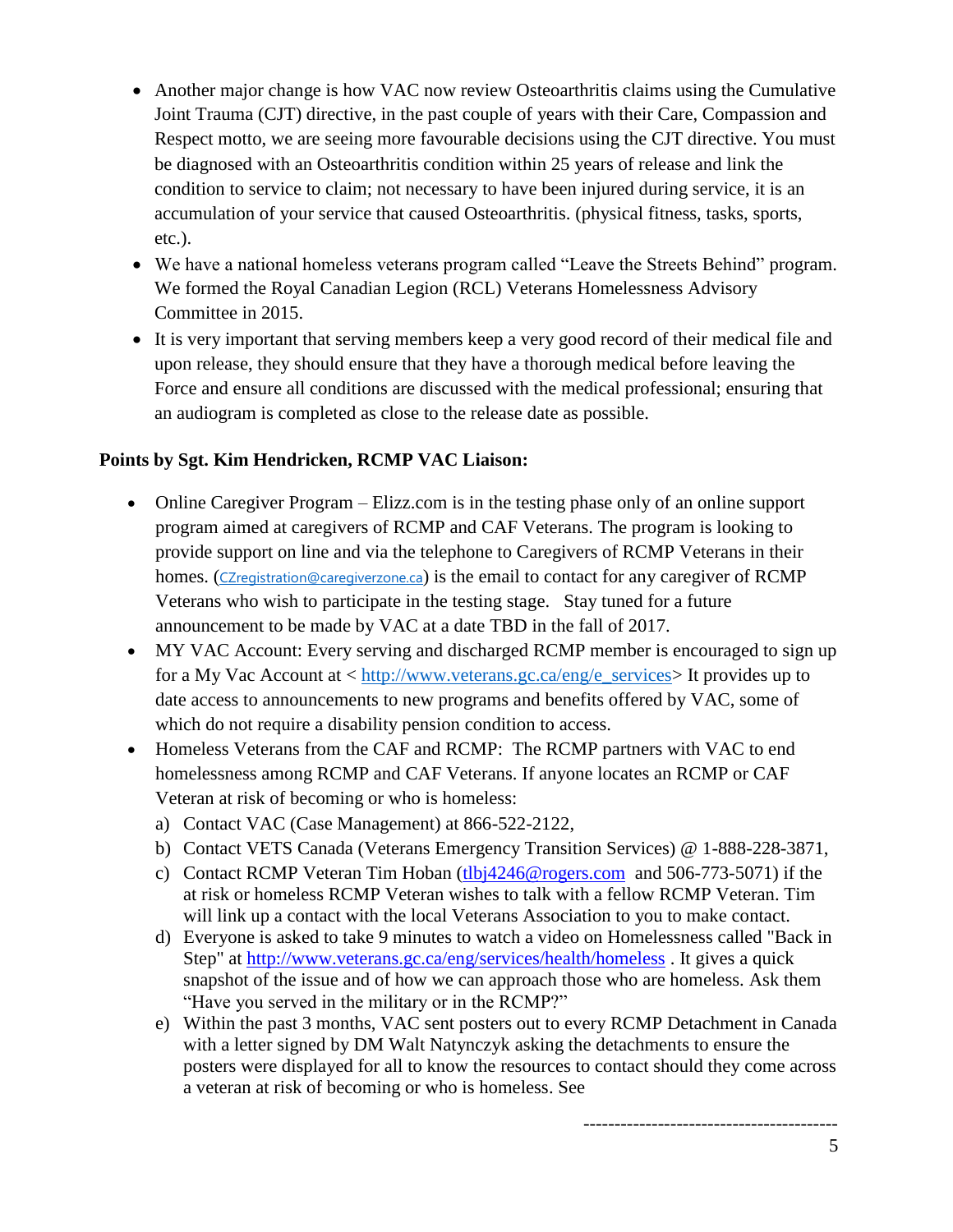<http://www.veterans.gc.ca/eng/services/health/homeless> and download a poster for display in your office.

- Mental Health First Aid: The Mental Health Commission of Canada and VAC have partnered to provide free two-day workshops entitled Mental Health First Aid to RCMP/CAF Veterans and their caregivers. Info on each workshop will be sent to Franks Funnies and to the RCMPVA for dissemination to its members. Attempts are being made to push this out through My VAC Account as well.
- VAC Assistance Service is available free of charge to RCMP Veterans, their spouses, and eligible dependents. Counseling up to 20 sessions can be provided in a number of areas including work-related issues, health concerns, family/marital problems, and psychological difficulties. Call 800-268-7708 for more information.

# **Points by RCMP Supt. Rich Boughen:**

- Primary role is the Senior Director Member Benefits, National Compensation Services
- RCMP Operational Stress Injury Program
- Following a detailed study of the effectiveness of peer support programs, the RCMP established two pilot programs – one in Ottawa and one in St. John's, NF.
- This program provides peer lead support sessions to members, active and retired, who have been diagnosed with an operational stress injury (PTSD, depression, anxiety disorders, chronic fatigue and addiction are some examples).
- In March 2017, the RCMP Senior Executive Committee approved start-up funding to support the establishment of seven more sites across the country.
- Recently a presentation by the Program Director was made to the Veterans' Advisory Committee to advise of the program and to solicit association involvement in recruiting volunteers to support the program.
- Presentations to more association members are planned in the coming weeks.
- RCMP Veterans Advisory Committee
- Establishing an ongoing forum to discuss items and issues that may impact the veteran community.
- Participants from the National Compensation Services (pension, insurance, health benefits, VAC) and the Veterans' Association National Executive actively engage in ongoing dialogue of issues of importance
- Improved communications and support has already been noted.
- In direct communication with Ray McInnis, Legion and the RCMPVA President, Al Rivard and Executive Officer, Mark Gaillard.

## **General themes:**

• Updates included Bill C-7, *My VAC* account, the *Back in Step* video produced by the Canadian Police Knowledge Network, *Mental Health First Aid* workshops, pilot projects, Legion benefits relative to hearing loss injuries.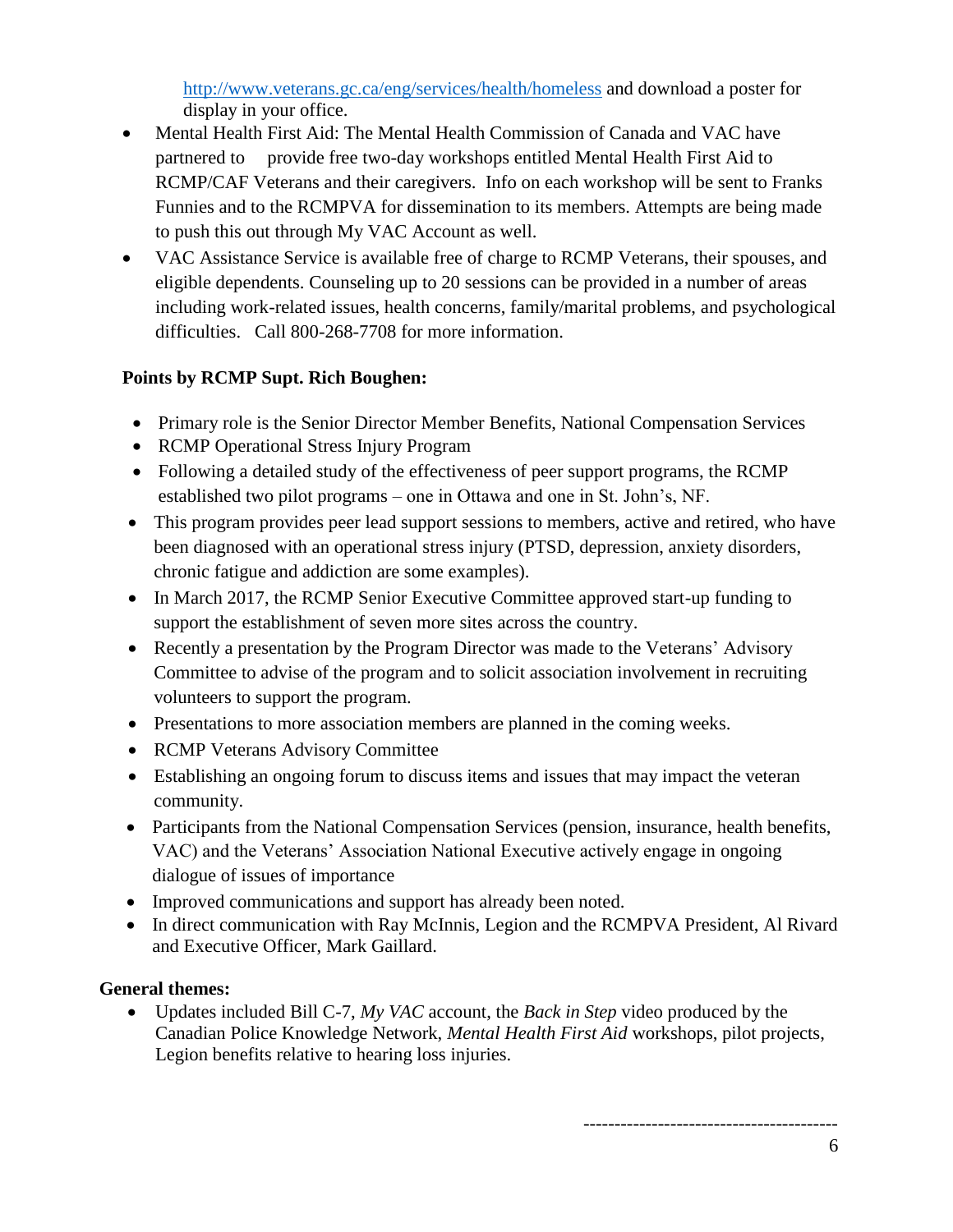#### **Mise à jour sur les avantages sociaux – Forum**

Ray McInnis, Légion, sergent Kim Hendricken, liaison ACC et Surint. Rich Boughen, GRC;

#### **Sujets traités par McInnis:**

- Notre mission est de servir les vétérans, les militaires, les membres de la GRC et leurs familles.
- Nous soutenons tous ceux qui portent l'uniforme ou qui ont porté l'uniforme.
- Vous n'avez pas à être membre de la Légion royale canadienne pour obtenir nos services et nos services sont GRATUITS!
- Les officiers d'entraide des succursales ne complètent pas les premières demandes. Ils remplissent le formulaire de demande de prestation de la LRC et s'en remettent ensuite à l'officier d'entraide du bureau national qui a accès au *Réseau de prestation des services aux clients* (RPSC) de l'ACC. Nous sommes sur le terrain et nous pouvons fournir une aide de secours.
- Nous sommes mandatés par la loi pour aider les vétérans et pour avoir accès aux dossiers médicaux de votre service et à ceux d'ACC.
- Les officiers d'entraide de direction peuvent aider pour les premières demandes et les examens ministériels avec ACC.
- Les officiers d'entraide du bureau national peuvent aider pour les premières demandes et les examens ministériels avec Anciens combattants Canada. Ils représentent également les vétérans lors de tous les examens, les appels et la demande de réexamen avec le *Tribunal des anciens combattants (révision et appel) Canada* (TACRA).
- Une modification majeure de la politique s'est produite avec la décision Nelson en 2007. Depuis le changement, vous devez seulement avoir une perte d'audition partielle lors de la libération et plus tard dans la vie, pour obtenir une décision de déficit de perte auditive pour réclamer des prestatons d'ACC pour cette perte auditive et d'acouphène.
- Un autre changement majeur est la façon dont ACC examine maintenant les demandes d'arthrose en utilisant la directive Cumul (traumatismes articulaires répétitifs). Au cours des deux dernières années, sous la devise « Bienveillance, Compassion et Respect », des décisions plus favorables ont été prises en utilisant la directive Cumul. Vous devez être diagnostiqué avec une maladie d'arthrose dans les 25 ans de votre libération et relier la condition au service avant de réclamer. Il n'est pas nécessaire d'avoir été blessé pendant le service, c'est une accumulation de votre service qui a causé l'arthrose. (Condition physique, tâches, sports, etc.).
- Nous avons un programme national des vétérans sans-abri intitulé « *Leave the Streets Behind* ». Le Comité consultatif sur les vétérans sans-abri de la Légion royale canadienne a été mis sur pied en 2015.
- Il est très important que les membres en service actif conservent leur dossier médical en bon ordre et à jour et, après leur libération, qu'ils veillent à avoir un examen médical complet avant de quitter la GRC et que toutes les conditions soient discutées avec le professionnel de la santé. Ils verront aussi à ce qu'un audiogramme soit complété aussi près que possible de la date de sortie.

## **Sujets traités par la Sgt. Kim Hendricken, officier de liaison de la GRC avec ACC:**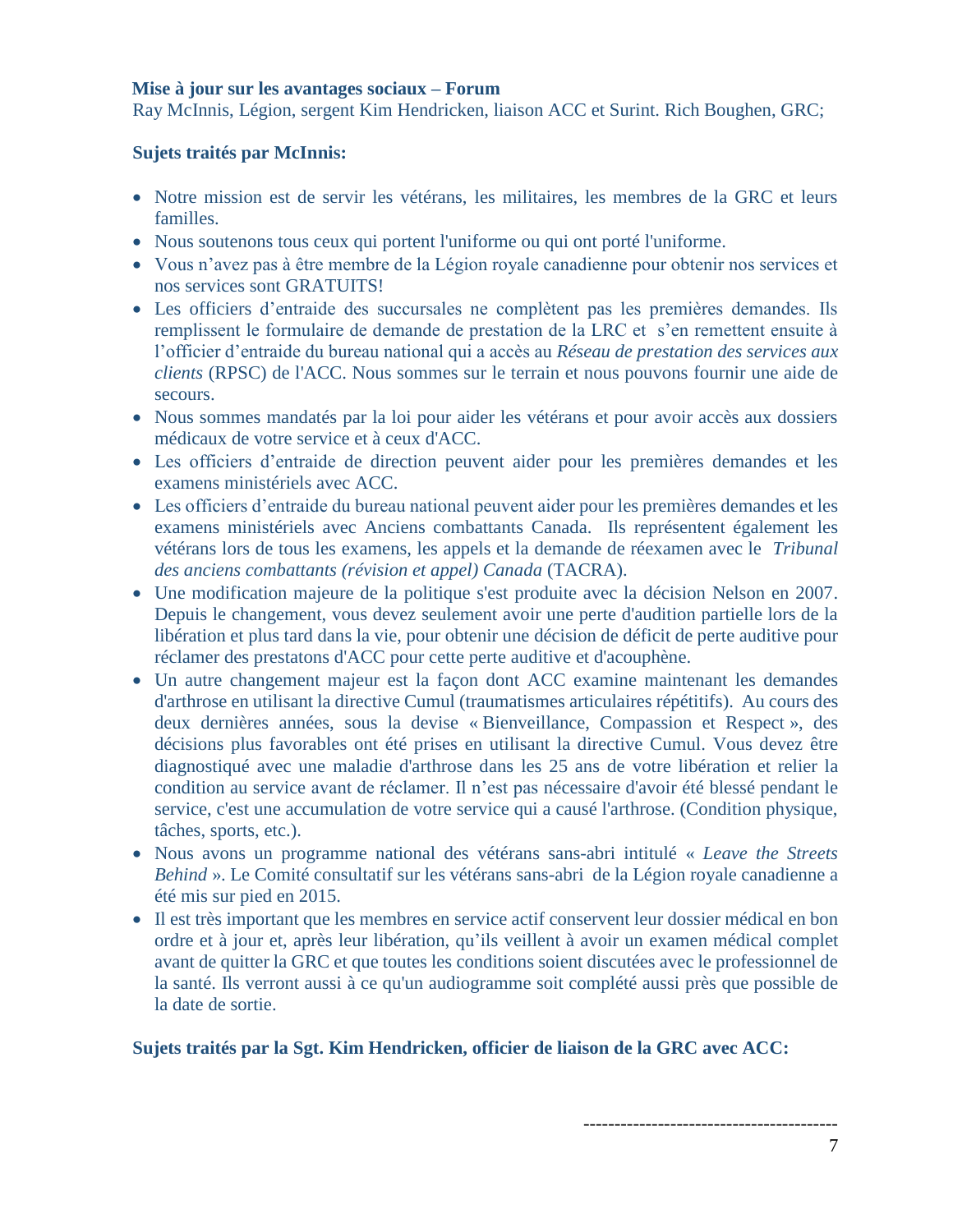- Programme en ligne pour les aidants naturels Elizz.com est en phase de test uniquement d'un programme de soutien en ligne destiné aux aidants des vétérans de la GRC et des forces armées canadiennes (FAC). Le programme vise à fournir un soutien en ligne et par téléphone aux aidants naturels des vétérans de la GRC dans leurs foyers. CZregistration@caregiverzone.ca est l'adresse électronique à contacter pour tout soignant des vétérans de la GRC qui souhaite participer à la phase de test. Restez à l'écoute pour une annonce prochaine faite par ACC à l'automne 2017.
- Mon dossier ACC: Tout membre de la GRC et les retraités sont invités à s'inscrire à un compte *Mon dossier ACC* à [http://www.veterans.gc.ca/fra/e\\_services](http://www.veterans.gc.ca/fra/e_services) - Le site offre un accès à jour aux annonces vers de nouveaux programmes et aux avantages offerts par ACC, dont certains ne nécessitent pas de conditions de pension d'invalidité.
- Vétérans sans-abri des FAC et de la GRC: La GRC s'associe à ACC pour mettre fin à l'itinérance chez les vétérans de la GRC et des FAC. Si quelqu'un localise un vétéran qui est à risque de devenir ou qui est sans abri:
	- ➢ Contacter ACC (Gestion de cas) au 866-522-2022,
	- ➢ Contactez VETS Canada (Services de transition d'urgence des vétérans) au 1 888-228-3871
	- ➢ Communiquez avec le vétéran Tim Hoban de la GRC (tlbj4246@rogers.com et 506-773-5071) si le vétéran de la GRC à risque ou sans abri souhaite parler avec un autre vétéran de la GRC. Tim rejoindra un contact avec l'Association des vétérans locale qui prendra contact avec le vétéran.
	- ➢ On demande à tous de prendre quelques minutes pour regarder une vidéo sur l'itinérance intitulée : « Se remettre sur pied » sur le site internet http://www.veterans.gc.ca/fra/services/health/homeless. Cette présentation donne une image rapide de la question et de la façon dont nous pouvons aborder les sans-abri. Demandez-leur : « Avez-vous servi dans l'armée ou dans la GRC? »
	- ➢ Au cours des trois derniers mois, ACC a envoyé des affiches à chaque détachement de la GRC au Canada avec une lettre signée par le sous-ministre Walt Natynczyk demandant aux détachements de s'assurer que les affiches soient affichées pour que tous connaissent les ressources à contacter s'ils rencontrent un vétéran à risque de devenir ou qui est sans abri.
	- ➢ Consultez http://www.veterans.gc.ca/fra/services/health/homeless et téléchargez une affiche pour l'affichage dans votre bureau.
	- Premiers secours en santé mentale: la Commission de la santé mentale du Canada et ACC ont collaboré pour organiser des ateliers gratuits de deux jours intitulés *Premiers soins de santé mentale aux vétérans de la GRC / CAF et à leurs aidants naturels*. Les informations sur chaque atelier seront envoyées à « *Frank's Facts & Funnies* » et à l'AVGRC pour diffusion à ses membres. Des tentatives sont également prises pour inclure l'information sur la page internet *Mon compte ACC*.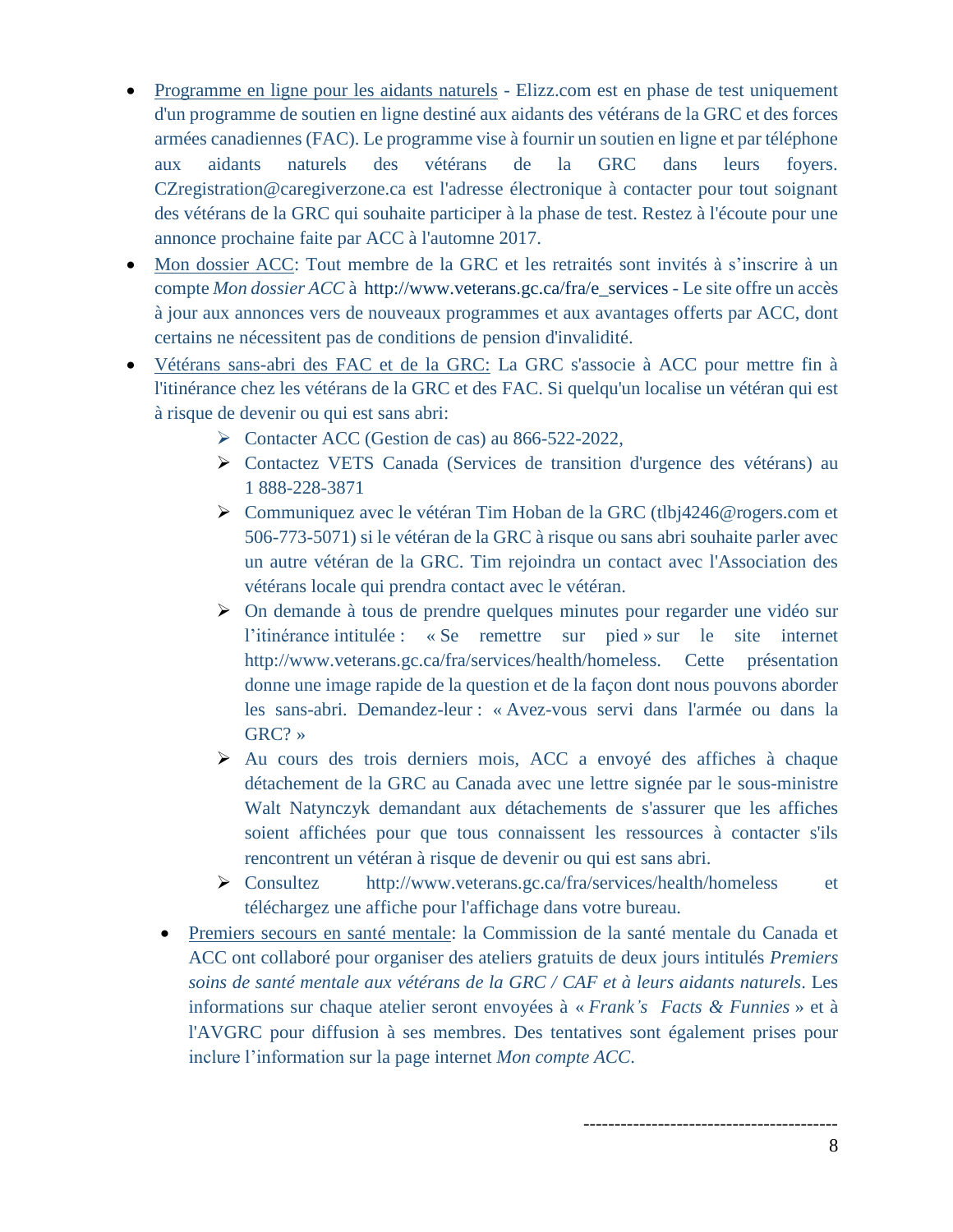• Le service d'assistance d'ACC est disponible gratuitement aux vétérans de la GRC, leurs conjoints et aux personnes à charge admissibles. Il est possible de participer jusqu'à 20 séances dans un certain nombre de domaines, y compris les problèmes liés au travail, les problèmes de santé, les problèmes familiaux / conjugaux et les difficultés psychologiques. Appelez le 800-268-7708 pour plus d'informations.

# **Points couverts par le surintendant de la GRC, Rich Boughen:**

- Son rôle principal est « Directeur principal Avantages sociaux pour les membres, Service national de la rémunération. »
- Programme de blessures liées au stress opérationnel de la GRC.
- Après une étude approfondie de l'efficacité des programmes de soutien par les pairs, la GRC a mis en place deux programmes pilotes: l'un à Ottawa et l'autre à St. John's, Terre-Neuve & Labrador.
- Ce programme fournit des sessions de soutien au pair pour les membres, actifs et retraités, qui ont été diagnostiqués avec une blessure liée au stress opérationnel, la dépression, des troubles d'anxiété, de la fatigue chronique ou des problèmes de toxicomanie; ce ne sont que quelques exemples.
- En mars 2017, le Comité des cadres supérieurs de la GRC a approuvé des fonds de démarrage pour appuyer la création de sept autres sites à travers le pays.
- Récemment, une présentation du Directeur du programme a été faite au Comité consultatif des vétérans pour présenter le programme et pour solliciter l'implication de l'association dans le recrutement de bénévoles pour appuyer le programme.
- Des présentations à plus de membres de l'association sont prévues dans les prochaines semaines.
- Comité consultatif des vétérans de la GRC.
- Établir un forum permanent pour discuter d'éléments et de problèmes pouvant avoir une incidence sur la communauté des vétérans.
- Des membres du Service national de la rémunération (pension, assurance, prestations de santé, ACC) et de l'exécutif national de l'Association des vétérans de la GRC participent activement à un dialogue permanent traitant de questions d'importance.
- On a déjà noté une amélioration des communications un meilleur soutien.
- Il est en communication directe avec Ray McInnis de la Légion, Al Rivard, président de l'Association des vétérans de la GRC et Mark Gaillard, cadre dirigeant de l'AVGRC.

# **Thèmes généraux:**

• Des mises à jour sur : le projet de loi C-7, *Mon compte ACC*, la vidéo « *Se remettre sur pied* » produite par le *Réseau canadien du savoir policier*, les ateliers de premiers secours en santé mentale, les projets pilotes, les avantages de la Légion relativement aux blessures par perte d'audition.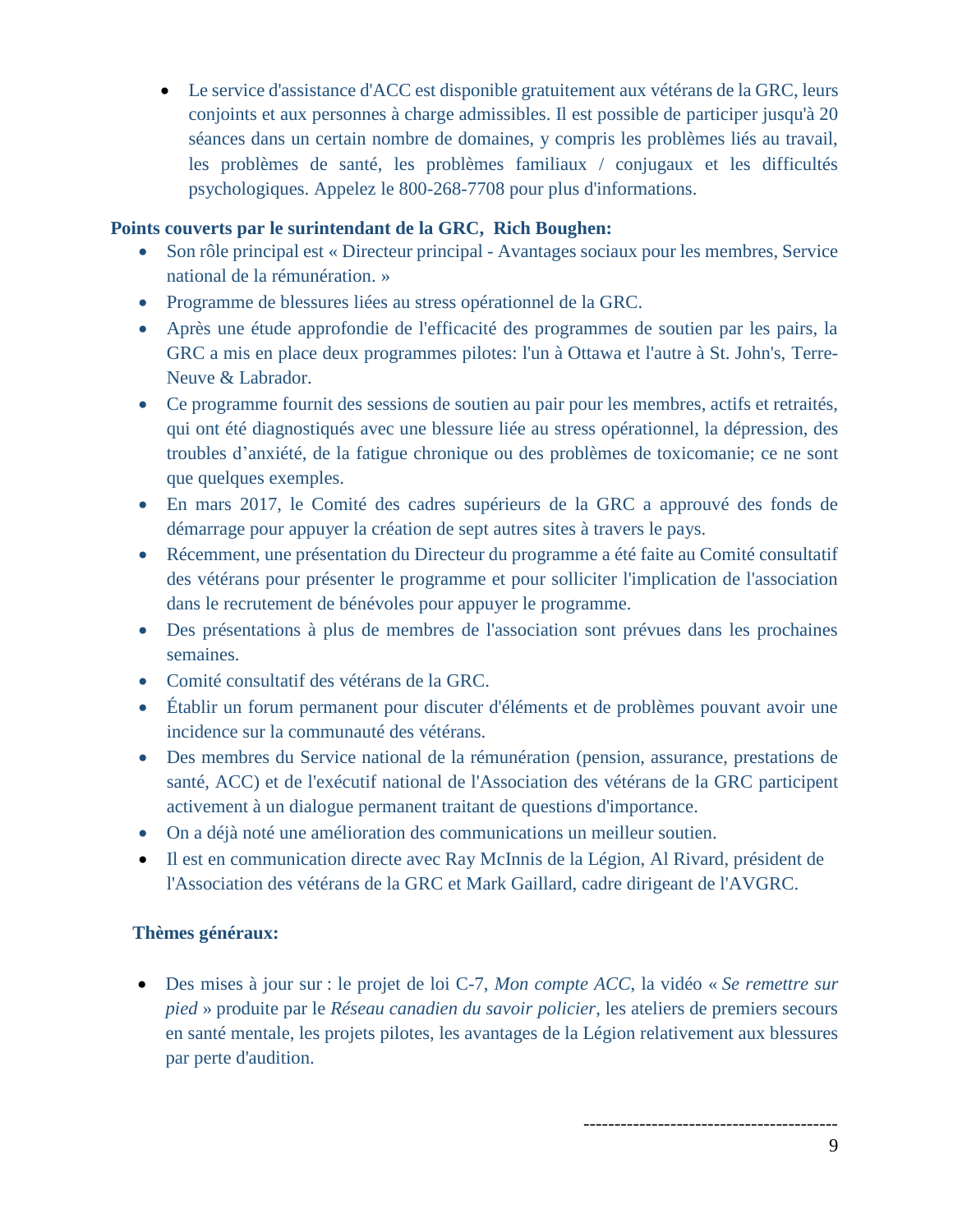10:30 hrs – 11:15 hrs  $10 h 30 - 11 h 15$ 

**4. CSM Al McCambridge, RCMP:** Round Table Discussion - Communications RCMP/RCMPVA

CSM Al McCambridge covered communications between the RCMP and the Veterans' Association. He stated that Facebook is being utilized by RCMPVA for promoting historical events involving RCMP members of the Force. At this moment, many in the RCMP are using Instagram the choice of the younger generation and encouraged Veterans to check out Instagram for communications.

McCambridge advised that there is an excellent working relationship with Mark Gaillard, Executive Officer and they have been meeting and working together on common goals:

- a. **700 plus Generational and Territorial Pins**: Processing for delivery. SUI
- b. **Second Man Award:** McCambridge discovered 92 broaches/certificates in his office and is working with Mark Gaillard to try to deliver these to deserving wives of RCMP members. Once the RCMPVA determine an updated criterion he will engage with us to select suitable candidates. CSM proposed identifying 3 awards per 30 Division. To be discussed by the Board of Directors. SUI
- c. **150th Anniversary of Canada Ceremonies:** Many events are being organized this year and "G" Division is celebrating 100 years of the RCMP policing in the Northwest Territories. "H" Division Tattoo: RCMP members being deployed to assist "H" Division. Dedication of RCMP Cemetery, Dawson City, Yukon combined ceremony of RCMP and RCMPVA.
- d. **Guidon**: A sensitive issue but RCMP are working on a new guidon including battle honours from Afghanistan and the laying of the original guidons. They have included the RCMPVA in their review. SUI
- e. **Mourning Ribbon Campaign:** McCambridge stated that this fund has been able to top up Members salaries and recently used in the death of Cst. Dubuc in "C" Division.
- f. **Mental Health:** Sgt. Hendricken has made presentations to all his Warrant Officers and they have been assisting members in PTSD.
- g. **Yellow Stripe Program:** The Commissioner has chosen not to make an issue of pay equity and has directed that neither side intimidate or bully members to take up a position either for or against the removal of the Yellow Stripe.

McCambridge thanked all the Veteran Divisions for working with the Warrant Officers and is grateful for the RCMPVA assistance.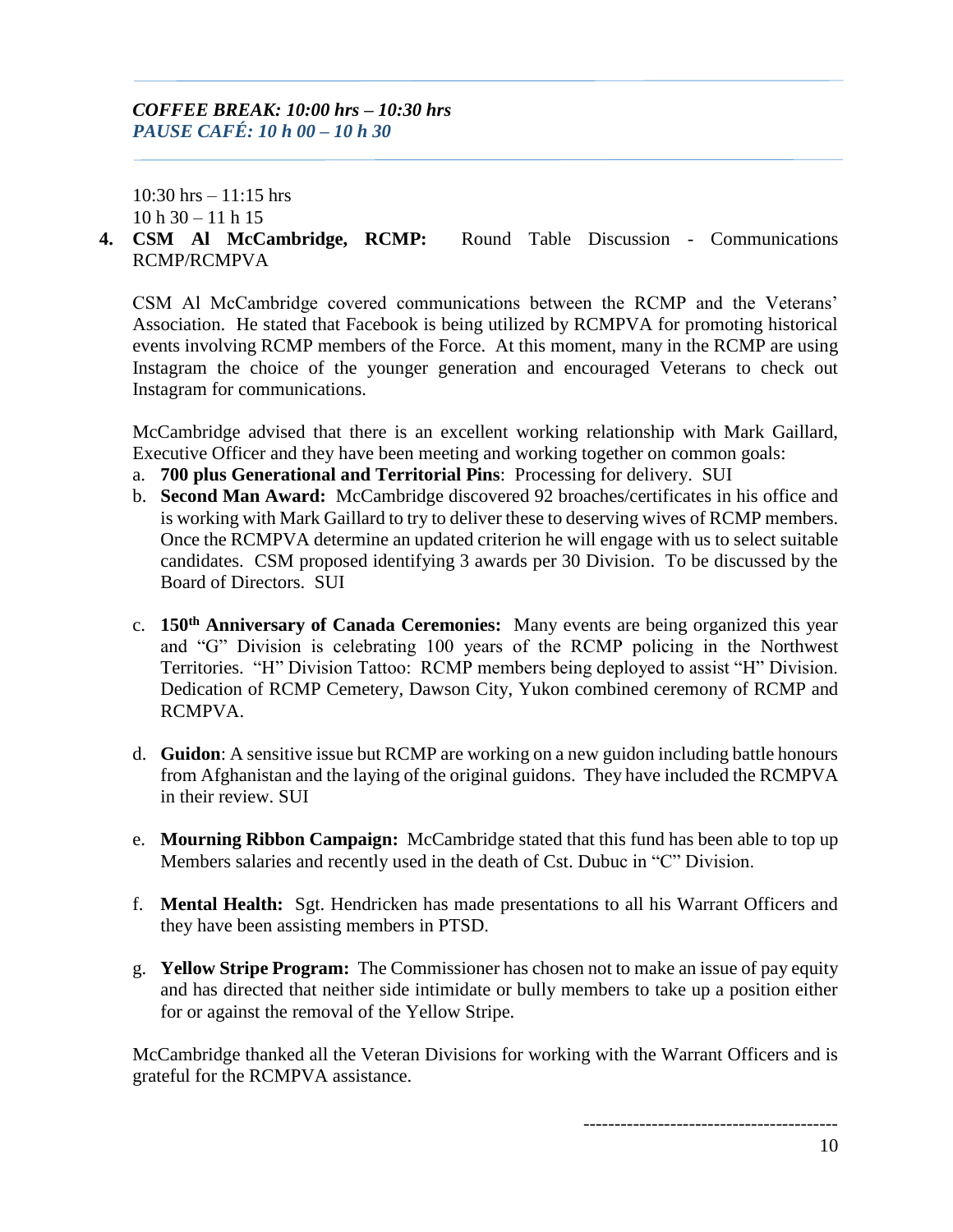**S.-m.c. Al McCambridge de la GRC** - Table ronde sur les communications GRC – AVGRC Le s.-m.c. McCambridge a couvert les communications entre la GRC et l'Association des vétérans. Il a déclaré que Facebook était utilisé par l'AVGRC pour promouvoir les événements historiques impliquant les membres de la GRC. En ce moment, beaucoup de membres de la GRC utilisent *Instagram*, le choix de la génération plus jeune, et encouragent les vétérans à consulter *Instagram* pour les communications.

McCambridge a indiqué qu'il y avait une excellente relation de travail avec Mark Gaillard, cadre dirigeant. Ils se sont rencontrés et travaillaient ensemble sur des objectifs communs:

- A. Plus de 700 épinglettes des générations et des territoires: Traitement pour livraison. À SUIVRE
- B. Récompense du « Deuxième homme »: McCambridge a découvert 92 broches et certificats dans son bureau et travaille avec Mark Gaillard pour tenter de les livrer aux épouses méritantes des membres de la GRC. Une fois que l'AVGRC fera une mise à jour des critères, il s'engagera avec nous à sélectionner les candidates appropriées. Le s.-m.c. a proposé d'identifier 3 récompenses pour chacune des 30 divisions. À discuter par le Conseil d'administration. À SUIVRE
- C. Cérémonies du 150<sup>e</sup> Anniversaire du Canada: De nombreux événements sont organisés cette année et la division « G » célèbre les 100 ans de la GRC dans les Territoires du Nord-Ouest. Spectacle de musique militaire de la division « H »: les membres de la GRC sont déployés pour assister la division « H ». Dédicace du cimetière de la GRC à Dawson City au Yukon – cérémonie conjointe de la GRC et de l'AVGRC.
- D. Guidon: un sujet délicat, la GRC travaille sur un nouveau guidon comprenant aussi les honneurs de la bataille d'Afghanistan et le retrait des guidons originaux. La GRC a inclus l'AVGRC dans son étude. À SUIVRE
- E. Campagne du ruban de deuil: McCambridge a déclaré que ce fonds a été en mesure de compléter les salaires des membres et a été récemment utilisé lors du décès du gend. Dubuc dans la division  $\ll C \gg$ .
- F. Santé mentale: la sergente Hendricken a effectué des présentations à tous ses adjudants et ils ont assisté des membres avec les problèmes reliés au SSPT.
- G. Programme des rayures jaunes: Le commissaire a choisi de ne pas parler d'un problème d'équité salariale et a ordonné qu'aucun des deux côtés n'intimide ou ne tente d'intimider les membres de prendre position pour ou contre le retrait de la rayure jaune.

McCambridge a remercié toutes les divisions de l'association d'avoir travaillé avec les adjudants et nous remercie de l'aide offerte par l'AVGRC.

 $11:15$  hrs  $-11:30$  hrs:  $11 h 15 - 11 h 30$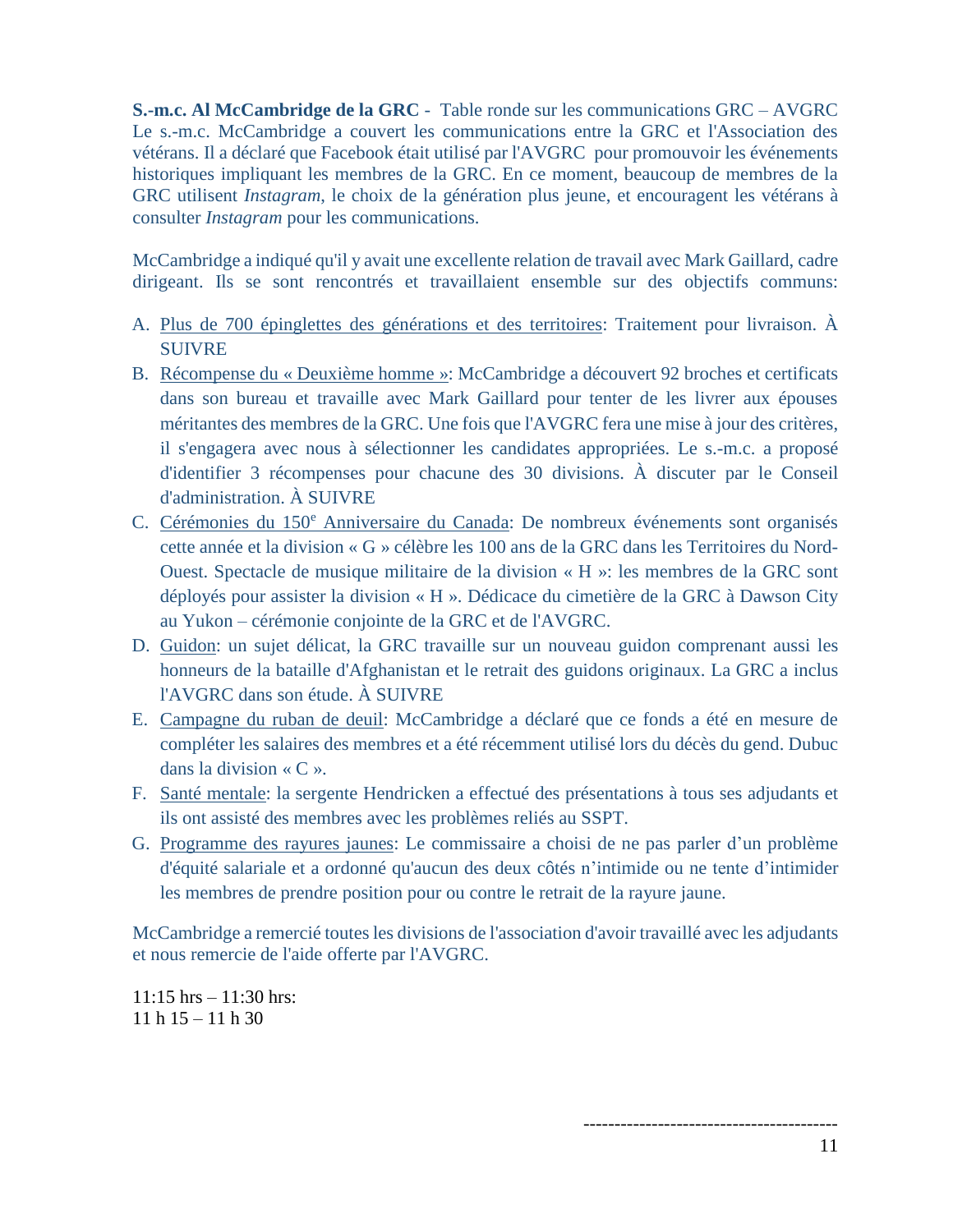**5. RCMPVA – Quarterly**: Michael Duncan, Chair of the Quarterly, presented a report on the magazine's declining readership and new initiatives aimed at engaging Cadets and more junior members as subscribers.

**AVGRC – Revue** *the Quarterly - la Trimestrielle* **:** Michael Duncan, président du conseil d'administration de la revue *the Quarterly - la Trimestrielle*, a présenté un rapport sur la baisse des abonnements du magazine et sur de nouvelles initiatives visant à encourager les cadets et plus de membres juniors à souscrire à la revue.

11:30 hrs – 13:15 hrs  $11 h 30 - 13 h 15$ 

**6. C.O. "L" Division, Luncheon – Oceans Room (Executive Council)**

**Lunch offert par le Commandant de la division « L » - Salle Oceans (Pour le comité exécutif seulement)**

 $13:15$  hrs  $-13:30$  hrs: 13 h 15 – 13 h 30

**Missing Murdered and Indigenous Women and Girls (MMIWG)** – C/Supt. Joanne Crampton, the soon-to-be-departing CO "L" Division, delivered an informative presentation about the *National Inquiry into Missing and Murdered Indigenous Women and Girls.* The C.O. gave this presentation on behalf of Assistant Commissioner, Shirley Cuillierrier, RCMP NHQ Reconciliation and National Inquiry on MMIWG Team. Timeframe for this Inquiry is from 1<sup>st</sup> September 2016 to December  $31<sup>st</sup>$ , 2018. It is to be noted that should a current or retired member, civilian or public servant be subpoenaed, or receive a conduct notice: Legal representation, as set out in the Treasury Board Policy on Legal Assistance and Indemnification, will be provided through the federal government. This is a very sensitive issue for the RCMP Veterans to know that they will be supported if required to testify.

**Enquête nationale sur les femmes et les filles autochtones disparues et assassinées (ENFFADA) –** La surint.pr. Joanne Crampton, commandante de la division « L » qui quittera bientôt à la retraite, a effectué une présentation sur l'*Enquête nationale sur les femmes et les filles autochtones disparues et assassinées*. La commandante a donné cette présentation au nom de la commissaire adjointe, Shirley Cuillierrier, de l'équipe de la réconciliation et de l'enquête nationale sur ENFFADA du Q.G. de la GRC. Le calendrier de cette enquête est du 1 er septembre 2016 au 31 décembre 2018. Il convient de noter que si un membre actuel ou à la retraite, un membre civil ou un fonctionnaire est assigné ou reçoit un avis de conduite: la représentation juridique, telle qu'elle est énoncée dans la politique du Conseil du Trésor concernant l'assistance juridique et l'indemnisation sera fournie par l'intermédiaire du gouvernement fédéral. C'est une question très délicate pour les vétérans de la GRC de savoir qu'ils seront soutenus s'ils doivent témoigner.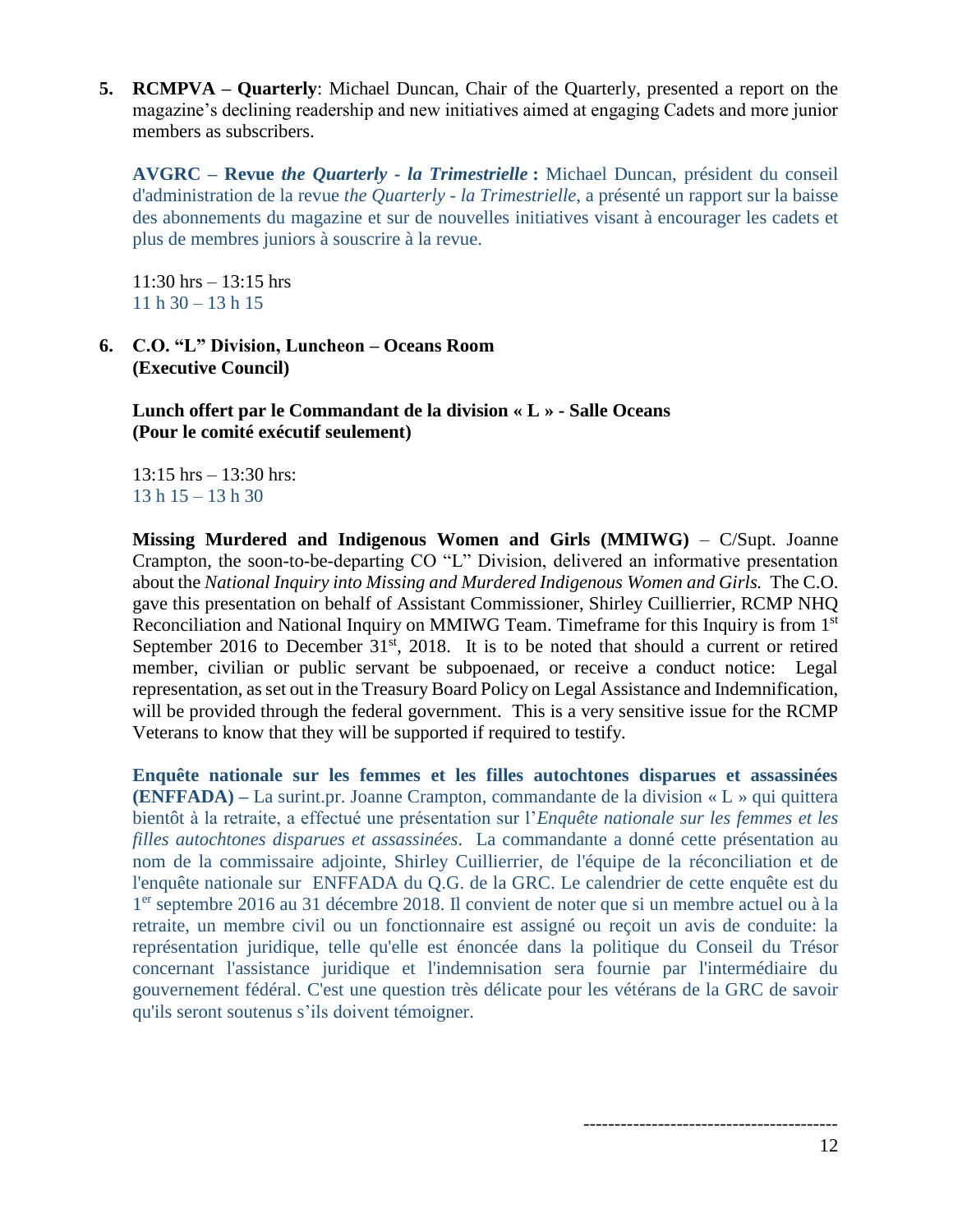$13:30$  hrs  $-15:00$  hrs:  $13 h 30 - 15 h$ 

**7. Future Direction of the Association:** (Chaired by President Rivard)

#### **Membership: Presentation by Sandra Conlin, Director Membership.**

Conlin has had at least 3 tele-conferences with the Divisions with regards to Alzheimer's/Dementia, Ladies Auxiliary and Membership. Only 12 Divisions have responded either by participating at the tele-conferences or via email. Participation from the 30 Divisions will be crucial as we go forward with our strategic plan for the RCMP Veterans Association's review of membership and dues. As the RCMP Veteran's Association is one Association there is a need for a consistent approach in some areas.

**Alzheimer's/Dementia –** 12 Divisions gave her feedback and identified 10 cases. What should be done? How do we identify these members or do we? Some Divisions place them as INACTIVE, others just pay the dues on behalf of the affected member, once again there is a need for a consistent approach. SUI

**Ladies Auxiliaries (LAs) Conlin** has been in contact with Vancouver, Regina, Ottawa and Halifax LA's. They have no objections to becoming Associate Members providing they can continue operating as they have in the past (ie: Independent meetings). They have no issues providing financial statements as part of Division Treasurer's financial statement providing their funds are identified as a separate line object. Peter Sorensen, Treasurer stated that was quite appropriate and this will come into effect on January 1, 2018.

**Dues -** Conlin wondered if the categories of Active, Associate and Life Members are meeting our present needs and expectations. Only Active Members pay the dues of \$37/member to the Association and all Life Members prior to 27th., June 2014 are grandfathered and do not pay dues. Associate Members only pay dues to their Divisions and they are not assessed uniformly. Conlin wondered if everyone should pay dues no matter what category they are which is similar to other organizations.

Much discussion was held on combining dues with the Quarterly similar to other retiree associations who combine dues with a magazine. However, some members were not sure people will want to pay for the cost of the Quarterly.

Rivard stated that he directed Bill Greenslade, Chair Finance Committee, to conduct a review of the dues. Greenslade organized a working group of members from across the Divisions. The Committee reported back that there was no desire to change our dues assessment to have a uniform dues for all categories of RCMPVA members. The findings was to maintain the status quo at this present time. This is under review by the BOD.

Peter Sorensen stated that the Association has to come up with a new vision and financial strategy beyond collection of dues. We will slowly lose membership if we continue to focus solely on collection of dues. Rivard stated that this will be reviewed and on the agenda of the BOD Workshop in September on strategic planning and priorities.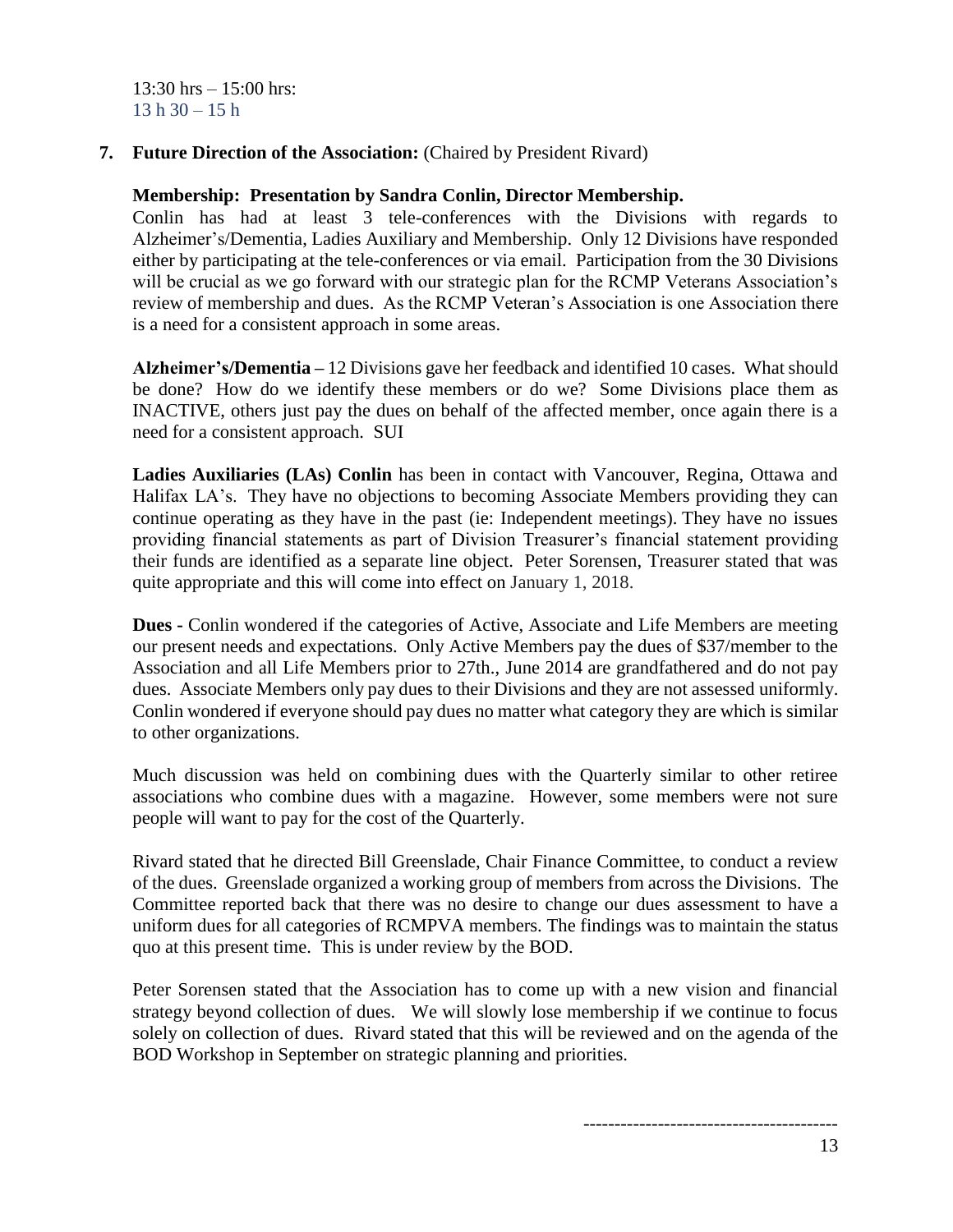**Conclusion :** The 12 Divisions that responded felt that the categories presently utilized met our needs, however some of the time restrictions should be removed in order to make us more inclusive. All employees of the RCMP regardless of category of employee are all Veterans of the RCMP. There is an opportunity for recruitment when 3900 Civilian Members in April 2018 change category. How do we actively recruit these Veterans? Discussions were also held with the RCMP CSM regarding access to RCMP employees prior to retirement. Further meetings will be held with the CSM to discuss how the Veterans' Association can gain access to these members. Steve Walker stated that there will be new opportunities when the RCMP is unionized in the near future.

**RCMP Pension Plan/ benefits** – Overview and Governance. Steve Walker gave a short but interesting presentation on the overall pension plan. Walker stated the pension overpayment is being reviewed and anyone affected must be patient. **Presentation attached hereto.** 

**Sovereign Volunteer Medal Program:** Al Rivard stated that Joan Panich, Director of Honours and Recognition for Ottawa Division has now become an active Committee Director for Honours and Recognition with the BOD. All Presidents have received information on the applications for the "Trusted Partner" to identify deserving RCMP Veterans who have volunteered countless hours supporting their communities in various programmes. The applications are to be completed without the knowledge of the person identified in the application and supporting documentation that must be forwarded to Panich and Mark Gaillard, Executive Officer for review, approval and then forwarding to the Chancellery Governor General to receive the medal.

**Guidon:** With reference to CSM's comments, Al Rivard stated that Mark Gaillard completed an in-depth research into the history of the guidon and thanked Mark for his work on the new guidon and the eventual "laying up of the guidons". Rivard stated that he wants every Division President to understand that his sole purpose in the laying up of the guidons is to ensure that the RCMP Veterans get recognition and that was his main purpose when he wrote the CSM on this subject. He wants to consult with the Divisions and by no means is the BOD making any decisions without the input of the Divisions. The RCMP has the final decision for the laying up of the guidons and the CSM directly consulted our Veterans for advice.

RCMP VA Ottawa Division has posed the question to the Association President on whether the "laying up" of the guidons" – could a guidon be layed up at another place such as National RCMP Cemetery Beechwood rather than both being layed up at Depot Division Chapel, Regina.

Rivard knows this is a passionate issue for our RCMPVA Divisions and he will respect whatever decision the RCMP makes on the laying of the guidons.

**La direction de l'avenir de l'association –** session dirigée par le président Al Rivard:

**Effectifs**: présentation par Sandra Conlin, directrice du comité des effectifs et recrutement. Conlin a eu au moins 3 téléconférences avec les divisions pour traiter de la maladie d'Alzheimer/démence, des femmes auxiliaires et de l'adhésion/effectifs/recrutement. Seules 12 divisions ont répondu en participant aux téléconférences ou par courrier électronique. La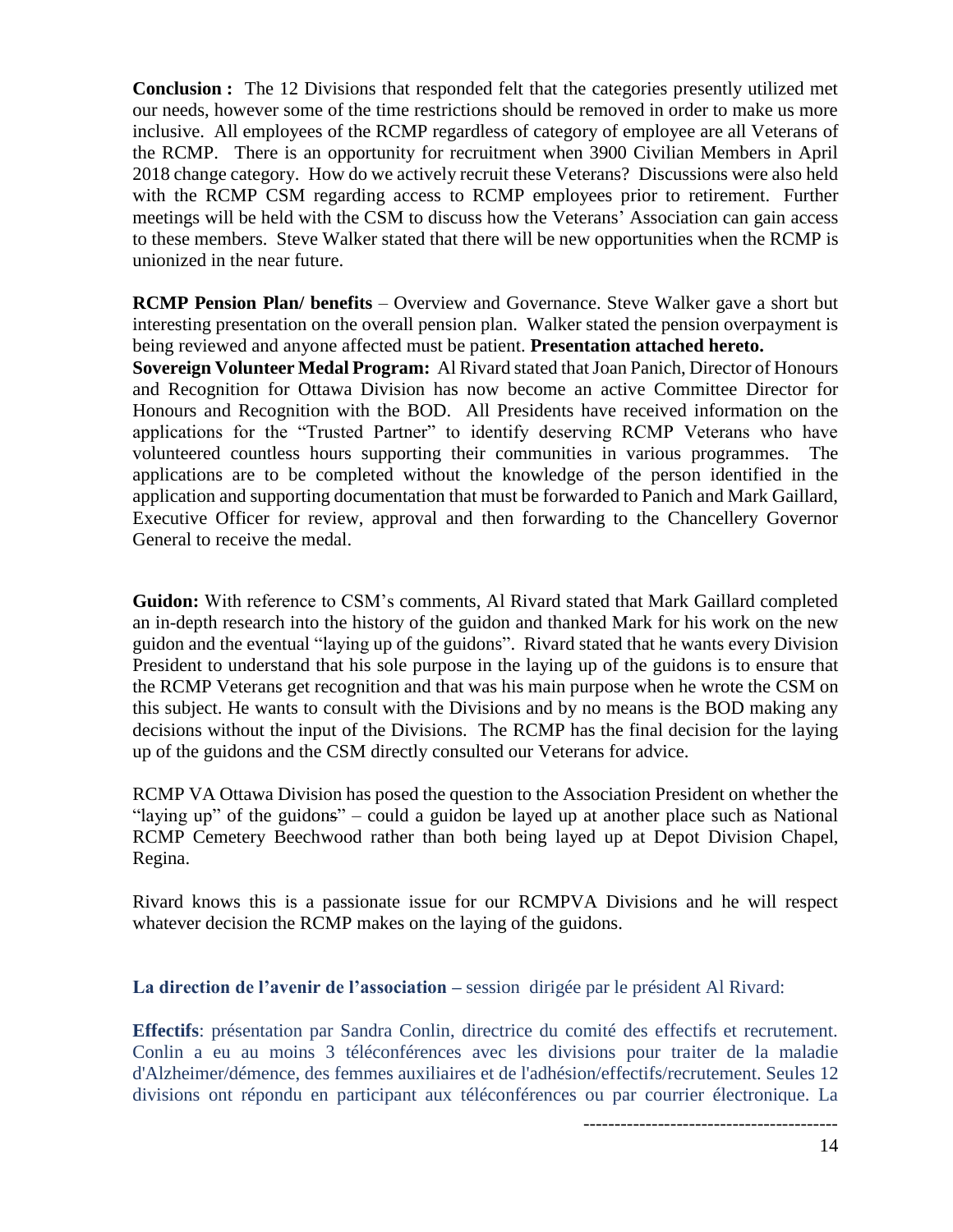participation des 30 divisions sera cruciale lorsque nous poursuivrons notre plan stratégique pour l'examen par l'association des cotisations et des catégories de membre. Étant donné que l'Association des vétérans de la GRC est UNE association, il faut une approche cohérente dans certains domaines.

**Alzheimer / Démence** : 12 divisions ont répondu et identifié 10 cas. Qu'est-ce qui devrait être fait? Comment identifions-nous ces membres ou que faisons-nous? Certaines divisions placent les membres dans une catégorie INACTIVE, d'autres payent simplement les cotisations au nom du membre affecté, encore une fois, il faut une approche cohérente. À SUIVRE

**Femmes Auxiliaires** : Conlin a été en contact avec les femmes auxiliaires de Vancouver, Regina, Ottawa et Halifax. Elles n'ont aucune objection à devenir membres associés pourvu qu'elles puissent continuer à fonctionner comme elles le font maintenant (c.-à-d. réunions indépendantes). Elles n'ont pas de réticence à montrer leurs états financiers dans le cadre des états financiers de la division, à condition que leurs fonds soient identifiés comme un objet de ligne distincte. Peter Sorensen, trésorier, a déclaré que c'était tout à fait approprié et que cela entrera en vigueur le 1er janvier 2018.

**Cotisations** - Conlin se demande si les catégories de membres actifs, associés et à vie répondent à nos besoins et attentes actuels. Seuls les membres actifs paient les cotisations de 37 \$ à l'association et tous les membres à vie nommés avant le 27 juin 2014 ne paient pas de cotisations. Les membres associés ne paient que des cotisations à leurs divisions et ne sont pas évalués uniformément. Conlin se demande aussi si tout le monde ne devrait pas payer des cotisations peu importe la catégorie à laquelle ils appartiennent. C'est ce qui serait similaire à d'autres organisations.

De nombreuses discussions ont été menées sur la possibilité de combiner les cotisations avec la revue *the Quarterly - la Trimestrielle* comme le font d'autres associations de retraités qui combinent les cotisations avec un magazine. Cependant, certains membres ne sont pas certains que les gens voudront payer le coût de la revue.

Rivard a déclaré qu'il avait demandé à Bill Greenslade, président du comité des finances, de procéder à un examen des cotisations. Greenslade a organisé un groupe de travail composé de membres provenant de toutes les divisions. Le Comité a rapporté qu'il n'y avait aucun désir de modifier notre façon d'établir le taux des cotisations pour avoir des cotisations uniformes pour toutes les catégories de membres de l'AVGRC. On a dit que l'on voulait maintenir le *statu quo* pour le moment. Sujet en cours de révision par le conseil d'administration.

Peter Sorensen a déclaré que l'Association devait proposer une nouvelle vision et une nouvelle stratégie financière au-delà de la perception des cotisations. Nous perdrons lentement nos effectifs si nous continuons de nous concentrer uniquement sur les cotisations. Rivard a déclaré que cela sera examiné et à l'ordre du jour de l'atelier du conseil d'administration en septembre sur la planification stratégique et les priorités.

**Conclusion :** Les 12 divisions qui ont répondu ont estimé que les catégories actuellement utilisées répondent à nos besoins, mais certaines restrictions de temps devraient être supprimées afin de nous rendre plus inclusifs. Tous les employés de la GRC, quelle que soit la catégorie d'employés, sont tous des vétérans de la GRC. Il y a une possibilité de recrutement lorsque 3900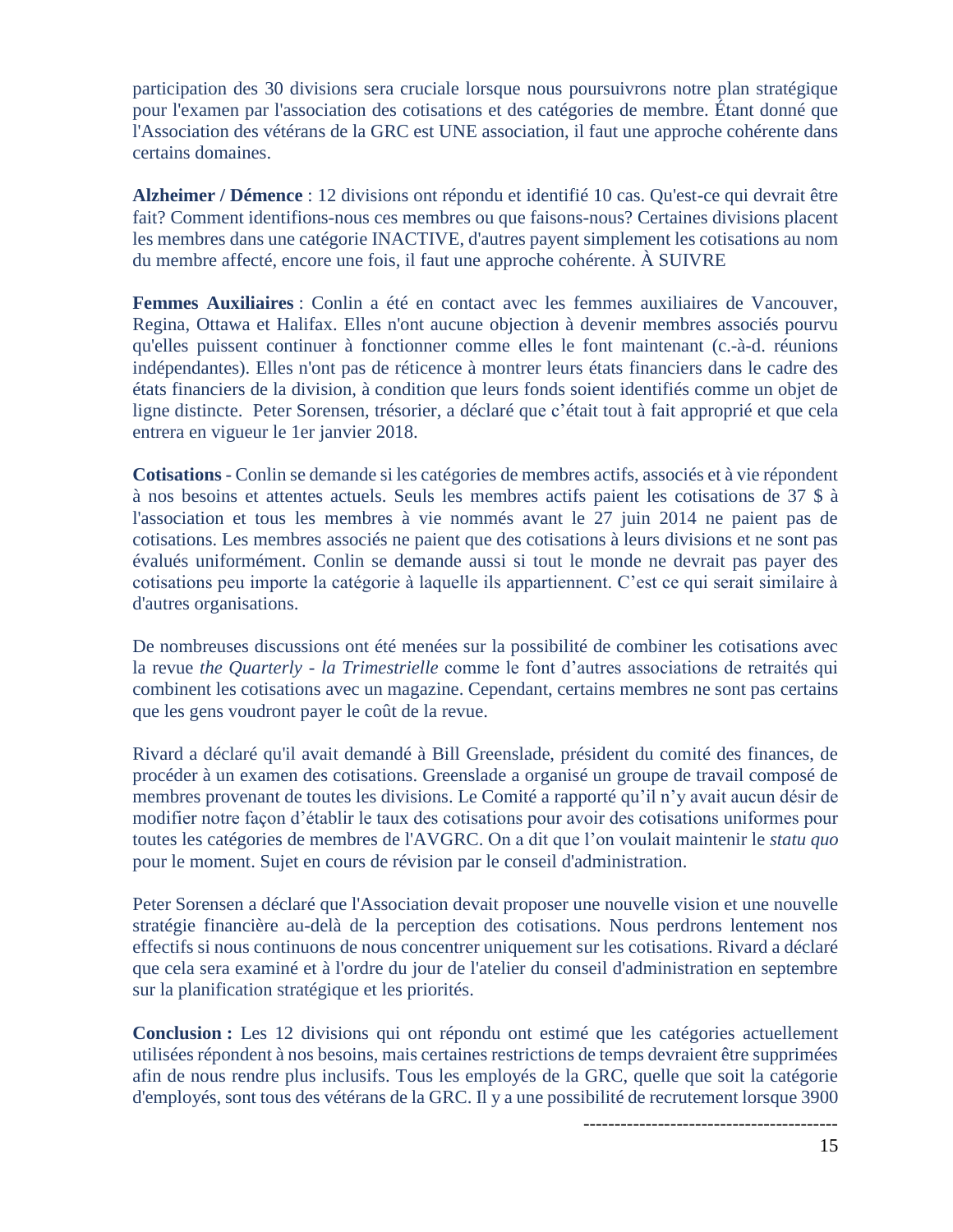membres civils changeront de catégorie en avril 2018. Comment recruter activement ces vétérans? Des discussions ont également eu lieu avec le sergent-major du corps de la GRC concernant l'accès aux employés de la GRC avant la retraite. D'autres réunions auront lieu avec le s.-m.c. pour discuter de la façon dont pourrait disposer l'association pour accéder à ces membres. Steve Walker a déclaré qu'il y aurait de nouvelles occasions lorsque la GRC sera syndiquée dans un proche avenir.

**Les prestations de pension – Steve Walker -** Aperçu et gouvernance. Courte présentation mais intéressante sur le plan de retraite global par Steve Walker. Steve a déclaré que le versement excessif de la pension est en cours de révision et que toute personne touchée doit être patiente. Présentation jointe.

**Programme de la** *Médaille du souverain pour les bénévoles***:** Al Rivard a déclaré que Joan Panich, directrice du comité des honneurs et de la reconnaissance pour la division d'Ottawa, est devenue directrice du comité pour les honneurs et la reconnaissance du conseil d'administration. Tous les présidents ont reçu des informations sur les demandes de « partenaire de confiance » pour identifier les vétérans méritants de la GRC qui ont offert des heures innombrables à leurs communautés dans divers programmes. Les demandes doivent être complétées sans que la personne identifiée dans la demande ne le sache ; la documentation à l'appui de la demande doit être transmise à Panich et Mark Gaillard, pour examen, approbation et transmission à la Chancellerie des distinctions honorifiques du bureau du gouverneur général.

**Guidon**: En ce qui concerne les commentaires du sergent-major du corps McCambridge, Al Rivard a déclaré que Mark Gaillard a terminé une recherche approfondie sur l'histoire du guidon et a remercié Mark pour son travail sur le nouveau guide et l'éventuel « retrait des guidons ». Rivard a déclaré qu'il voulait que chaque président de division comprenne que son seul but dans la mise en place des principes directeurs est de faire en sorte que les vétérans de la GRC soient reconnus et que c'était son principal objectif lorsqu'il a écrit au s.-m.c. à ce sujet. Il veut consulter les divisions et, en aucun cas, le conseil d'administration ne prendra de décision sans l'apport des divisions. La GRC a la décision finale pour la mise en place des guidons et le sergent-major du corps a consulté directement nos vétérans pour obtenir des conseils.

La division d'Ottawa a demandé au président de l'association si la « mise en place des guidons » ou leur exposition pourrait être dans un autre endroit comme le Cimetière National de la GRC à Beechwood plutôt que d'être exposés à la Chapelle de la Division Dépôt, à Régina.

Rivard dit savoir que c'est une question passionnante pour nos divisions de l'AVGRC et il respectera toute décision prise par la GRC sur la mise en place et le retrait des guidons.

**8. AGM 2018 update:** Under the direction of President, Manitoba Division RCMPVA, Dennis Hawkins, Steve Walker gave a complete update on Manitoba Division planning and preparation for the AGM 2018 to be held  $24<sup>th</sup>$  to  $25<sup>th</sup>$  May 2018 at the Best Western Plus Winnipeg Airport Hotel, Winnipeg, Manitoba. File attached hereto.

**Mise à jour sur l'AGM 2018** : Sous la direction de Dennis Hawkins, président de la division du Manitoba, Steve Walker a donné une mise à jour complète sur la planification et la